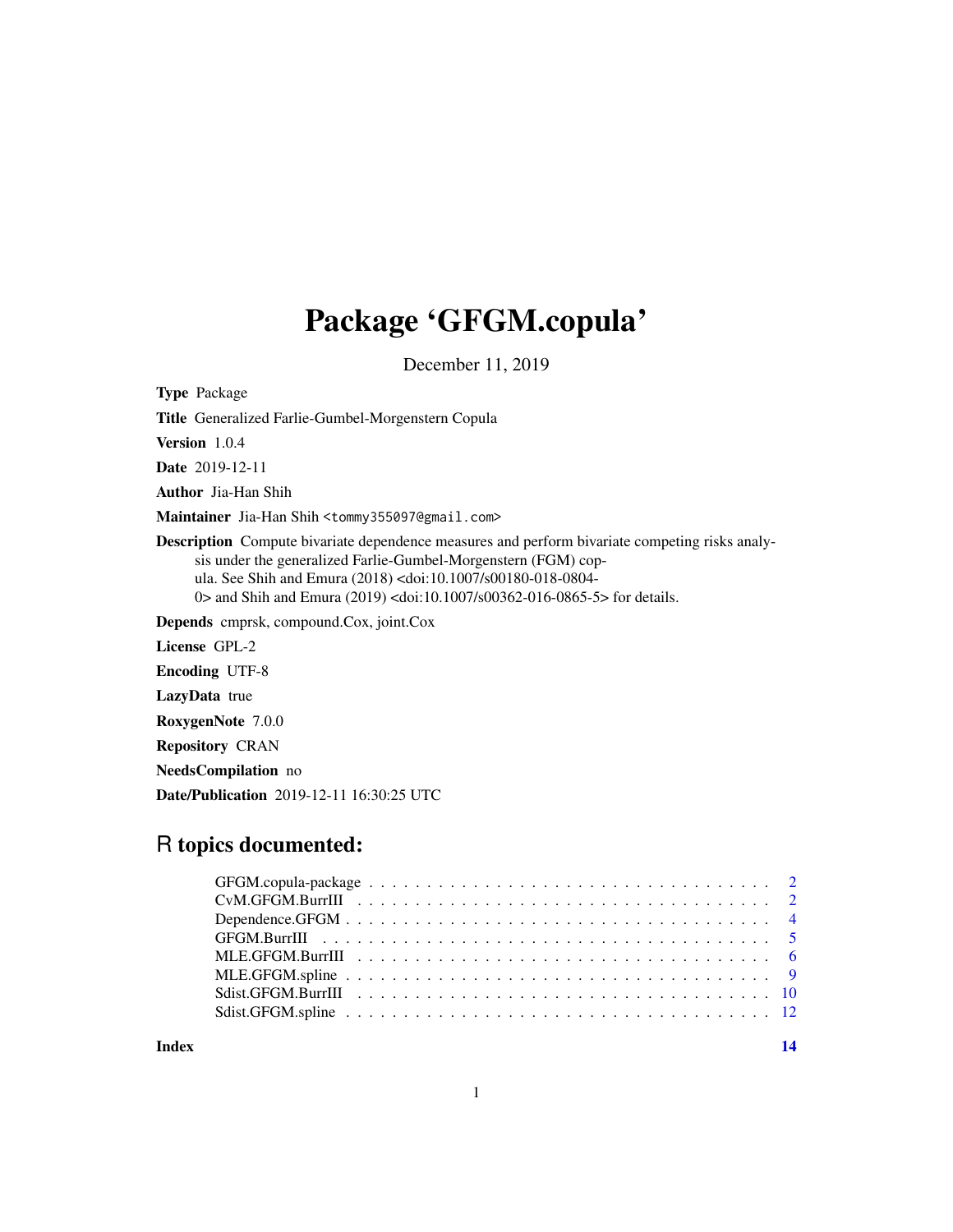<span id="page-1-0"></span>GFGM.copula-package *Generalized Farlie-Gumbel-Morgenstern Copula*

#### Description

Compute bivariate dependence measures and perform bivariate competing risks analysis under the generalized Farlie-Gumbel-Morgenstern (FGM) copula. See Shih and Emura (2016, 2018) for details.

#### Details

The functions in this package are based on latent failure time models with competing risks in Shih and Emura (2018). However, they can be adapted to dependent censoring models in Emura and Chen (2018). See MLE.GFGM.spline for example.

#### Author(s)

Jia-Han Shih

Maintainer: Jia-Han Shih <tommy355097@gmail.com>

#### References

Shih J-H, Emura T (2016) Bivariate dependence measures and bivariate competing risks models under the generalized FGM copula, Statistical Papers, doi: 10.1007/s00362-016-0865-5.

Shih J-H, Emura T (2018) Likelihood-based inference for bivariate latent failure time models with competing risks udner the generalized FGM copula, Computational Statistics, doi: 10.1007/s00180- 018-0804-0.

Emura T, Chen Y-H (2018) Analysis of Survival Data with Dependent Censoring, Copula-Based Approaches, JSS Research Series in Statistics, Springer, in press.

CvM.GFGM.BurrIII *The Cramer-von Mises type statistics under the generalized FGM copula*

#### Description

Compute the Cramer-von Mises type statistics under the generalized FGM copula.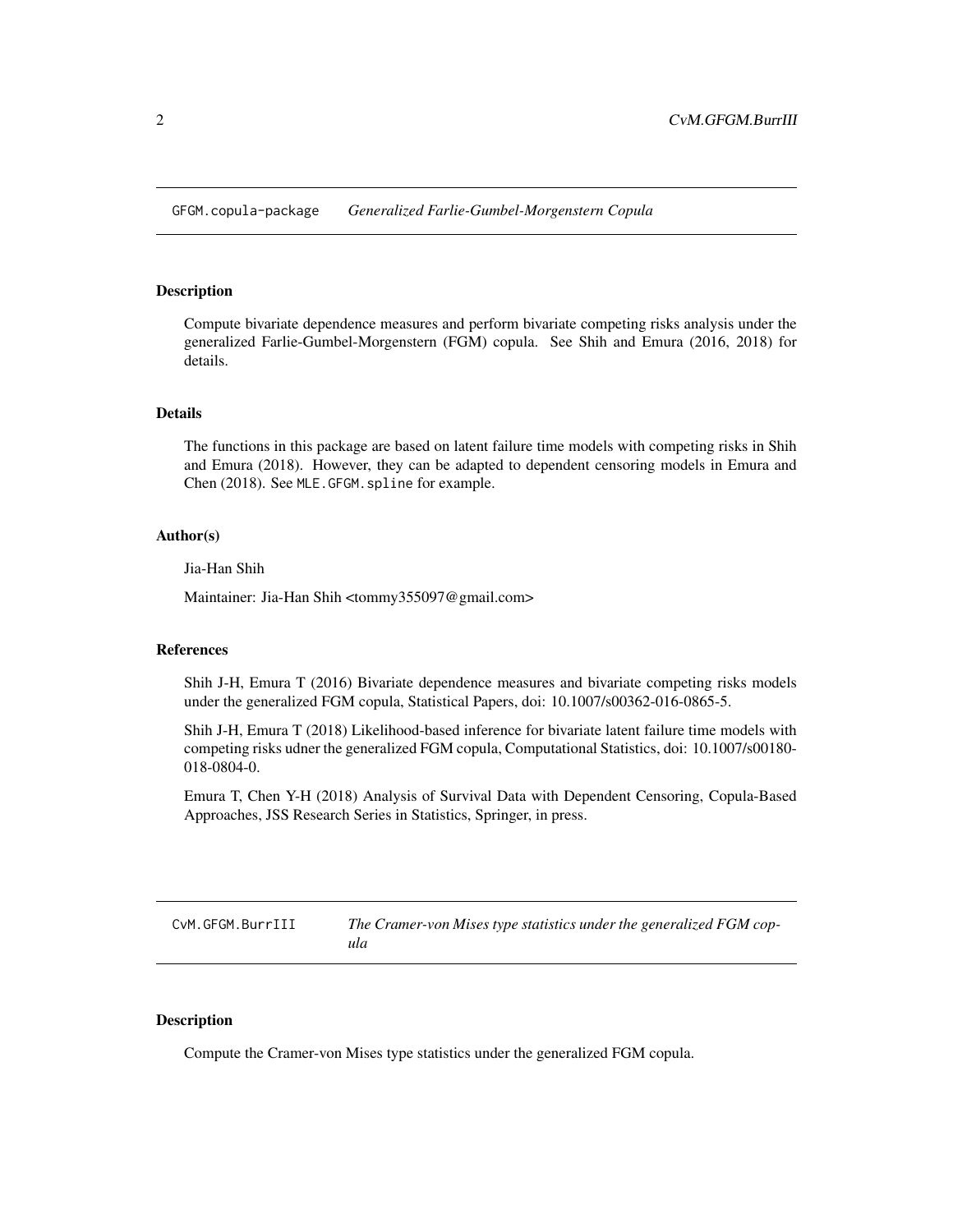#### CvM.GFGM.BurrIII 3

#### Usage

```
CvM.GFGM.BurrIII(
  t.event,
  event1,
  event2,
  Alpha,
  Beta,
  Gamma,
  g1,
  g2,
  p,
  q,
  theta,
  eta = 0,
  Sdist.plot = TRUE
\overline{\phantom{a}}
```
#### Arguments

| t.event    | Vector of the observed failure times.                               |
|------------|---------------------------------------------------------------------|
| event1     | Vector of the indicators for the failure cause 1.                   |
| event2     | Vector of the indicators for the failure cause 2.                   |
| Alpha      | Positive shape parameter for the Burr III margin (failure cause 1). |
| Beta       | Positive shape parameter for the Burr III margin (failure cause 2). |
| Gamma      | Common positive shape parameter for the Burr III margins.           |
| g1         | Splines coefficients for the failure cause 1.                       |
| g2         | Splines coefficients for the failure cause 2.                       |
| p          | Copula parameter that greater than or equal to 1.                   |
| q          | Copula parameter that greater than 1 (integer).                     |
| theta      | Copula parameter with restricted range.                             |
| eta        | Location parameter with default value 0.                            |
| Sdist.plot | Plot sub-distribution functions if TRUE.                            |

#### Details

The copula parameter q is restricted to be a integer due to the binominal theorem. The admissible range of theta is given in Dependence.GFGM.

#### Value

| S.overall | Cramer-von Mises type statistic based on parametric and non-parametric esti-<br>mators of sub-distribution functions for testing overall model.                 |
|-----------|-----------------------------------------------------------------------------------------------------------------------------------------------------------------|
| S.GFGM    | Cramer-von Mises type statistic based on semi-parametric and non-parametric<br>estimators of sub-distribution functions for testing the generalized FGM copula. |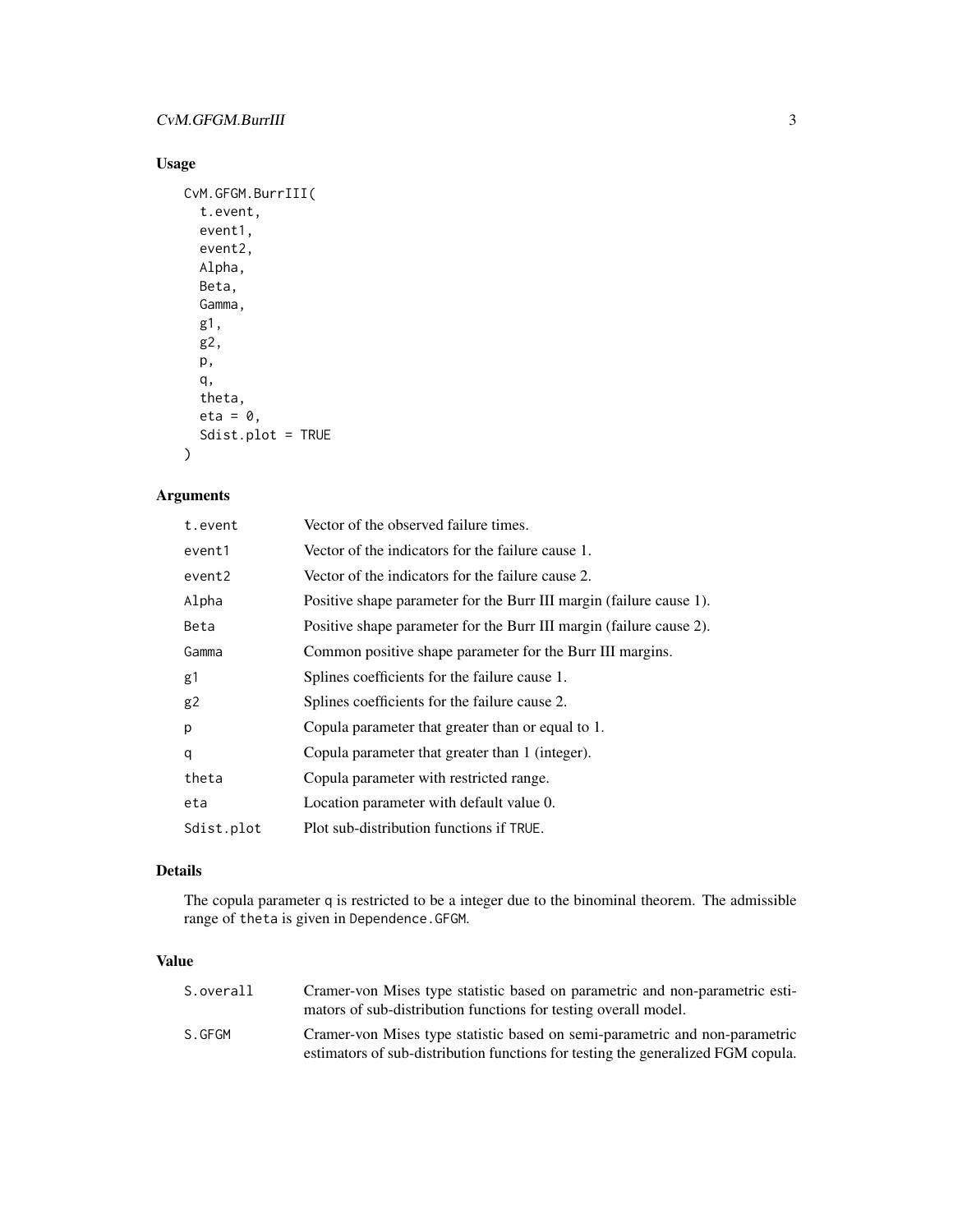#### <span id="page-3-0"></span>References

Shih J-H, Emura T (2018) Likelihood-based inference for bivariate latent failure time models with competing risks udner the generalized FGM copula, Computational Statistics, 33:1293-1323.

#### See Also

[Dependence.GFGM](#page-3-1), [MLE.GFGM.BurrIII](#page-5-1), [MLE.GFGM.spline](#page-8-1)

#### Examples

```
con = c(16,224,16,80,128,168,144,176,176,568,392,576,128,56,112,160,384,600,40,416,
          408,384,256,246,184,440,64,104,168,408,304,16,72,8,88,160,48,168,80,512,
          208,194,136,224,32,504,40,120,320,48,256,216,168,184,144,224,488,304,40,160,
          488,120,208,32,112,288,336,256,40,296,60,208,440,104,528,384,264,360,80,96,
          360,232,40,112,120,32,56,280,104,168,56,72,64,40,480,152,48,56,328,192,
          168,168,114,280,128,416,392,160,144,208,96,536,400,80,40,112,160,104,224,336,
          616,224,40,32,192,126,392,288,248,120,328,464,448,616,168,112,448,296,328,56,
          80,72,56,608,144,408,16,560,144,612,80,16,424,264,256,528,56,256,112,544,
          552,72,184,240,128,40,600,96,24,184,272,152,328,480,96,296,592,400,8,280,
          72,168,40,152,488,480,40,576,392,552,112,288,168,352,160,272,320,80,296,248,
          184,264,96,224,592,176,256,344,360,184,152,208,160,176,72,584,144,176)
uncon = c(368,136,512,136,472,96,144,112,104,104,344,246,72,80,312,24,128,304,16,320,
          560,168,120,616,24,176,16,24,32,232,32,112,56,184,40,256,160,456,48,24,
          200,72,168,288,112,80,584,368,272,208,144,208,114,480,114,392,120,48,104,272,
          64,112,96,64,360,136,168,176,256,112,104,272,320,8,440,224,280,8,56,216,
          120,256,104,104,8,304,240,88,248,472,304,88,200,392,168,72,40,88,176,216,
          152,184,400,424,88,152,184)
cen = rep(630, 44)t.event = c(con, uncon, cen)event1 = c(rep(1,length(con)),rep(0,length(uncon)),rep(0,length(cen)))
event2 = c(rep(\theta, length(con)), rep(1, length(uncon)), rep(\theta, length(cen)))library(GFGM.copula)
#res.BurrIII = MLE.GFGM.BurrIII(t.event,event1,event2,5000,3,2,0.75,eta = -71)
#Alpha = res.BurrIII$Alpha[1]
#Beta = res.BurrIII$Beta[1]
#Gamma = res.BurrIII$Gamma[1]
#res.spline = MLE.GFGM.spline(t.event,event1,event2,3,2,0.75)
#g1 = res.spline$g1
#g2 = res.spline$g2
#CvM.GFGM.BurrIII(t.event,event1,event2,Alpha,Beta,Gamma,g1,g2,3,2,0.75,eta = -71)
```
<span id="page-3-1"></span>Dependence.GFGM *Bivariate dependence measures under the generalized FGM copula*

#### **Description**

Compute Kendall's tau and Spearman's rho with their boundaries under the generalized FGM copula.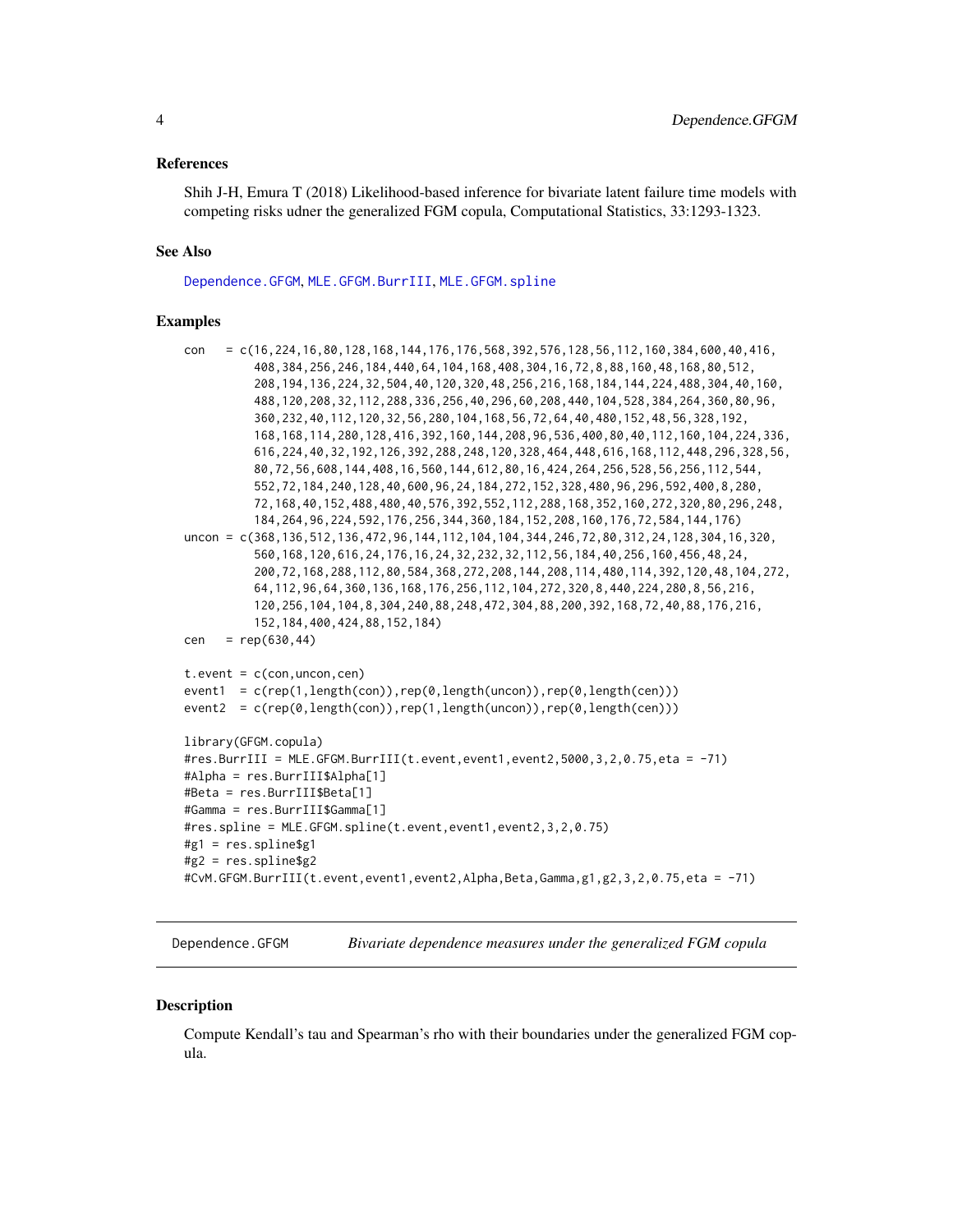#### <span id="page-4-0"></span>GFGM.BurrIII 5

#### Usage

Dependence.GFGM(p, q, theta)

#### Arguments

| p     | Copula parameter that greater than or equal to 1. |
|-------|---------------------------------------------------|
| a     | Copula parameter that greater than 1.             |
| theta | Copula parameter with restricted range.           |

#### Details

The admissible range of theta  $(\theta)$  is

$$
-\min\left\{1,\frac{1}{p^{2q}}\bigg(\frac{1+pq}{q-1}\bigg)^{2q-2}\right\}\leq\theta\leq\frac{1}{p^q}\bigg(\frac{1+pq}{q-1}\bigg)^{q-1}.
$$

See also Shih and Emura (2019) for details.

#### Value

| theta | Dependence parameter. |
|-------|-----------------------|
| tau   | Kendall's tau.        |
| rho   | Spearman's rho.       |

#### References

Shih J-H, Emura T (2019) Bivariate dependence measures and bivariate competing risks models under the generalized FGM copula, Statistical Papers, 60:1101-1118.

#### Examples

```
library(GFGM.copula)
Dependence.GFGM(3,2,0.75)
```

| GFGM.BurrIII | Generate samples from the generalized FGM copula with the Burr III |
|--------------|--------------------------------------------------------------------|
|              | margins                                                            |

#### Description

Generate samples from the generalized FGM copula with the Burr III margins.

#### Usage

```
GFGM.BurrIII(n, p, q, theta, Alpha, Beta, Gamma)
```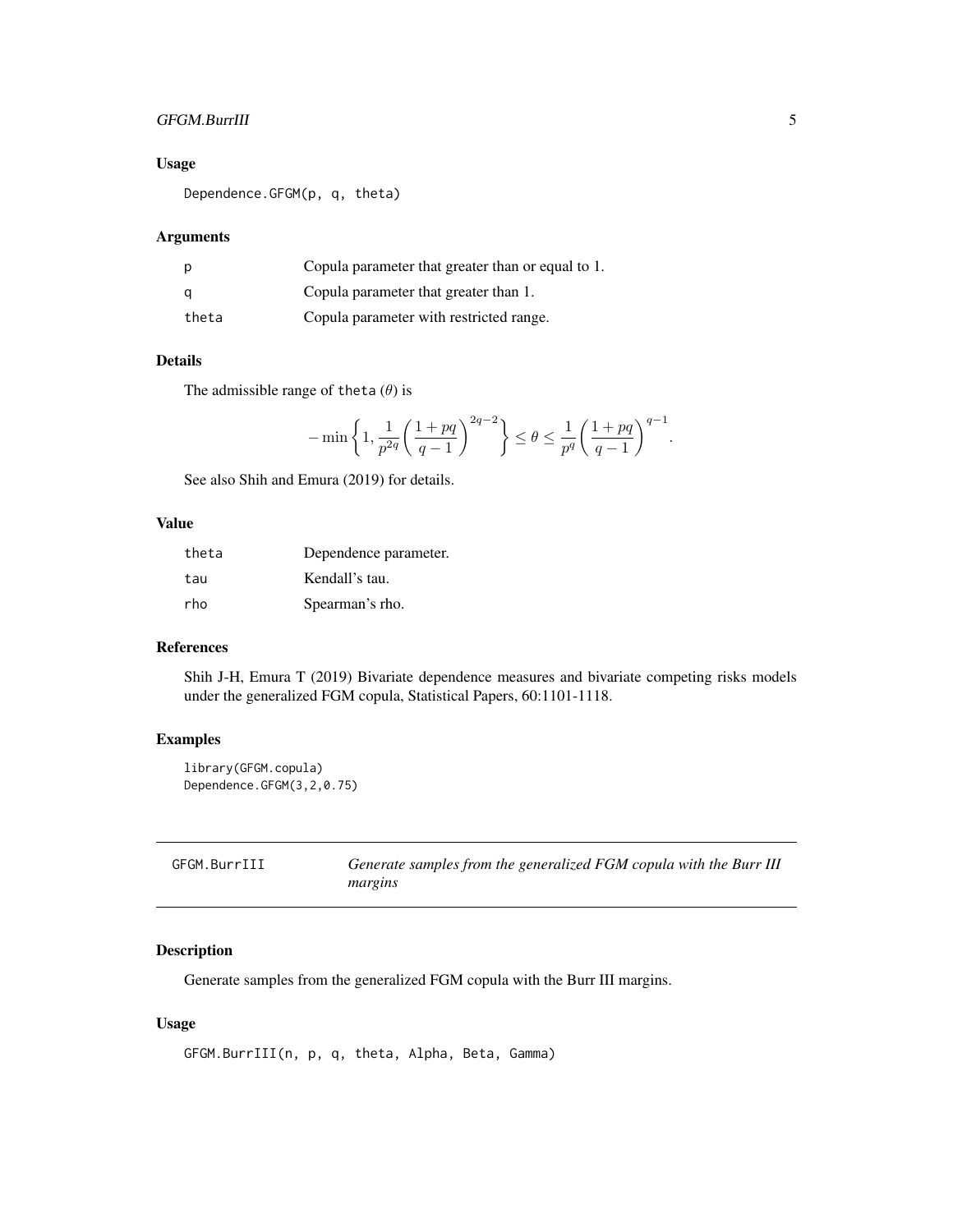#### <span id="page-5-0"></span>Arguments

| n     | Sample size.                                              |
|-------|-----------------------------------------------------------|
| р     | Copula parameter that greater than or equal to 1.         |
| q     | Copula parameter that greater than 1.                     |
| theta | Copula parameter with restricted range.                   |
| Alpha | Positive shape parameter for the Burr III margin.         |
| Beta  | Positive shape parameter for the Burr III margin.         |
| Gamma | Common positive shape parameter for the Burr III margins. |
|       |                                                           |

#### Details

The admissible range of theta is given in Dependence.GFGM.

#### Value

|   | X is associated with the parameter Alpha. |
|---|-------------------------------------------|
| γ | Y is associated with the parameter Beta.  |

#### References

Shih J-H, Emura T (2018) Likelihood-based inference for bivariate latent failure time models with competing risks udner the generalized FGM copula, Computational Statistics, 33:1293-1323.

Shih J-H, Emura T (2019) Bivariate dependence measures and bivariate competing risks models under the generalized FGM copula, Statistical Papers, 60:1101-1118.

#### See Also

[Dependence.GFGM](#page-3-1)

#### Examples

```
library(GFGM.copula)
GFGM.BurrIII(5,3,2,0.75,1,1,1)
```
<span id="page-5-1"></span>

| MLE.GFGM.BurrIII | Maximum likelihood estimation for bivariate dependent competing    |
|------------------|--------------------------------------------------------------------|
|                  | risks data under the generalized FGM copula with the Burr III mar- |
|                  | gins                                                               |

#### Description

Maximum likelihood estimation for bivariate dependent competing risks data under the generalized FGM copula with the Burr III margins.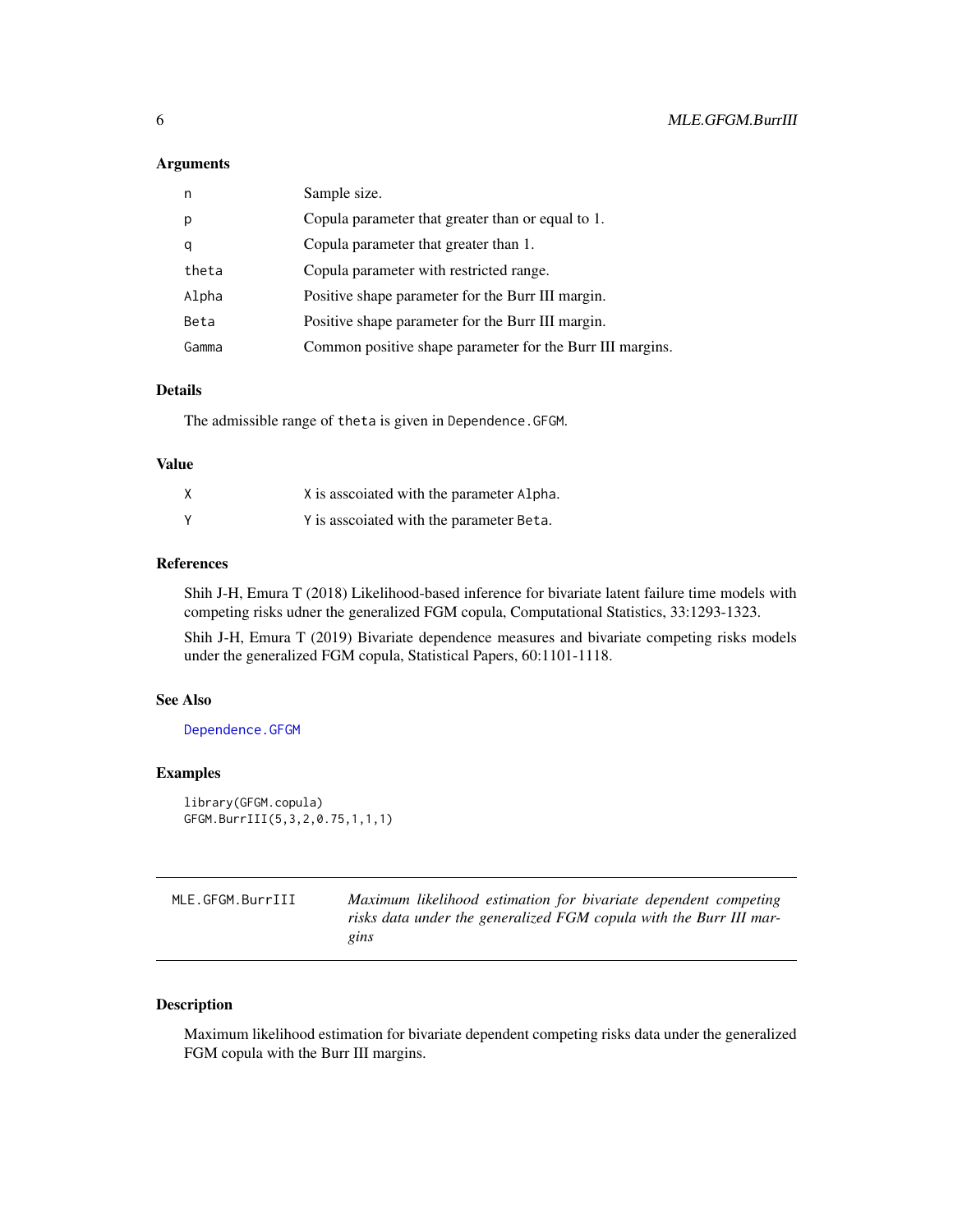#### Usage

```
MLE.GFGM.BurrIII(
  t.event,
  event1,
  event2,
  D,
  p,
  q,
  theta,
  eta = 0,
  Gamma.\theta = 1,
  epsilon.0 = 1e-05,
  epsilon.1 = 1e-10,
  epsilon.2 = 1e-300,
  r.1 = 1,
  r.2 = 1,
  r.3 = 1\mathcal{L}
```
#### Arguments

| t.event   | Vector of the observed failure times.                                     |
|-----------|---------------------------------------------------------------------------|
| event1    | Vector of the indicators for the failure cause 1.                         |
| event2    | Vector of the indicators for the failure cause 2.                         |
| D         | Positive tunning parameter in the NR algorithm.                           |
| p         | Copula parameter that greater than or equal to 1.                         |
| q         | Copula parameter that greater than 1 (integer).                           |
| theta     | Copula parameter with restricted range.                                   |
| eta       | Location parameter with default value 0.                                  |
| Gamma.0   | Initial guess for the common shape parameter gamma with default value 1.  |
| epsilon.0 | Positive tunning parameter in the NR algorithm with default value 1e-5.   |
| epsilon.1 | Positive tunning parameter in the NR algorithm with default value 1e-10.  |
| epsilon.2 | Positive tunning parameter in the NR algorithm with default value 1e-300. |
| r.1       | Positive tunning parameter in the NR algorithm with default value 1.      |
| r.2       | Positive tunning parameter in the NR algorithm with default value 1.      |
| r.3       | Positive tunning parameter in the NR algorithm with default value 1.      |

#### Details

The copula parameter q is restricted to be a integer due to the binominal theorem. The admissible range of theta is given in Dependence.GFGM.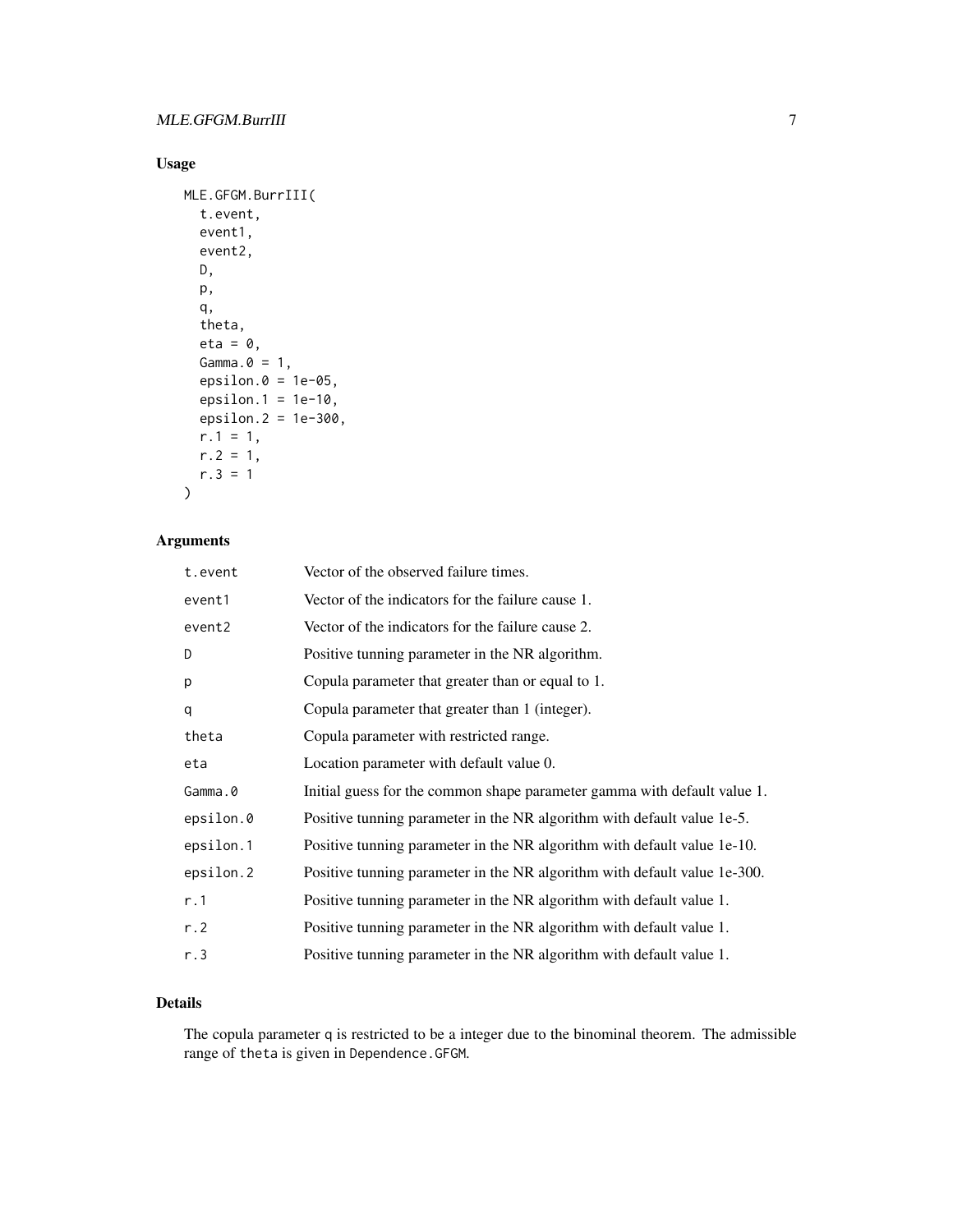#### <span id="page-7-0"></span>Value

| n      | Sample size.                                                        |
|--------|---------------------------------------------------------------------|
| count  | Iteration number.                                                   |
| random | Randomization number.                                               |
| Alpha  | Positive shape parameter for the Burr III margin (failure cause 1). |
| Beta   | Positive shape parameter for the Burr III margin (failure cause 2). |
| Gamma  | Common shape parameter for the Burr III margins.                    |
| MeanX  | Mean lifetime due to failure cause 1.                               |
| MeanY  | Mean lifetime due to failure cause 2.                               |
| logL   | Log-likelihood value under the fitted model.                        |
|        |                                                                     |

#### References

Shih J-H, Emura T (2018) Likelihood-based inference for bivariate latent failure time models with competing risks udner the generalized FGM copula, Computational Statistics, 33:1293-1323. Shih J-H, Emura T (2019) Bivariate dependence measures and bivariate competing risks models under the generalized FGM copula, Statistical Papers, 60:1101-1118.

#### See Also

[Dependence.GFGM](#page-3-1)

#### Examples

```
con = c(16,224,16,80,128,168,144,176,176,568,392,576,128,56,112,160,384,600,40,416,
          408,384,256,246,184,440,64,104,168,408,304,16,72,8,88,160,48,168,80,512,
          208,194,136,224,32,504,40,120,320,48,256,216,168,184,144,224,488,304,40,160,
          488,120,208,32,112,288,336,256,40,296,60,208,440,104,528,384,264,360,80,96,
          360,232,40,112,120,32,56,280,104,168,56,72,64,40,480,152,48,56,328,192,
          168,168,114,280,128,416,392,160,144,208,96,536,400,80,40,112,160,104,224,336,
          616,224,40,32,192,126,392,288,248,120,328,464,448,616,168,112,448,296,328,56,
          80,72,56,608,144,408,16,560,144,612,80,16,424,264,256,528,56,256,112,544,
          552,72,184,240,128,40,600,96,24,184,272,152,328,480,96,296,592,400,8,280,
          72,168,40,152,488,480,40,576,392,552,112,288,168,352,160,272,320,80,296,248,
          184,264,96,224,592,176,256,344,360,184,152,208,160,176,72,584,144,176)
uncon = c(368,136,512,136,472,96,144,112,104,104,344,246,72,80,312,24,128,304,16,320,
          560,168,120,616,24,176,16,24,32,232,32,112,56,184,40,256,160,456,48,24,
          200,72,168,288,112,80,584,368,272,208,144,208,114,480,114,392,120,48,104,272,
          64,112,96,64,360,136,168,176,256,112,104,272,320,8,440,224,280,8,56,216,
          120,256,104,104,8,304,240,88,248,472,304,88,200,392,168,72,40,88,176,216,
          152,184,400,424,88,152,184)
cen = rep(630, 44)t.event = c(con, uncon, cen)
event1 = c(rep(1,length(con)),rep(0,length(uncon)),rep(0,length(cen)))
event2 = c(rep(0,length(con)),rep(1,length(uncon)),rep(0,length(cen)))
library(GFGM.copula)
MLE.GFGM.BurrIII(t.event,event1,event2,5000,3,2,0.75,eta = -71)
```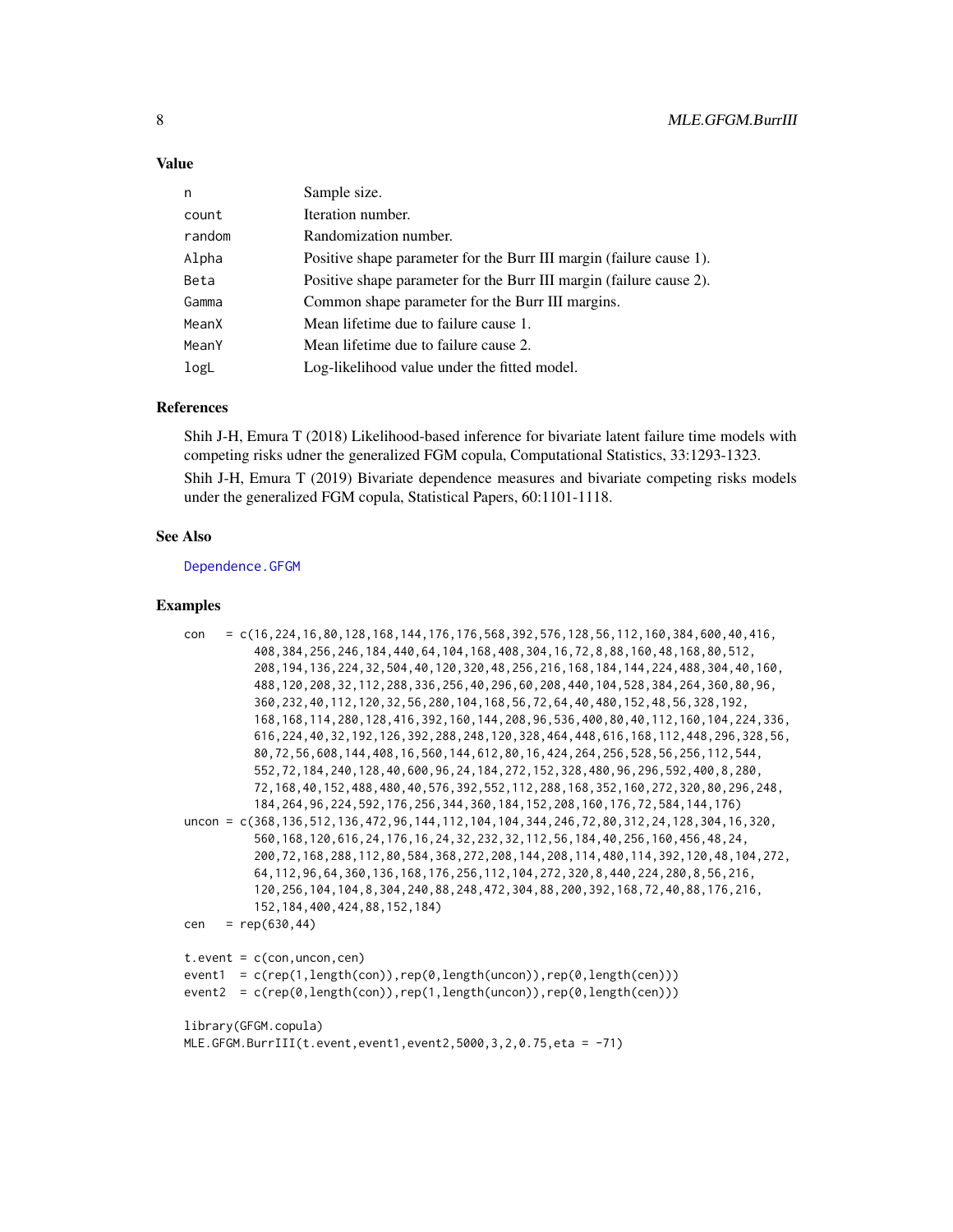<span id="page-8-1"></span><span id="page-8-0"></span>

| MLE.GFGM.spline | Maximum likelihood estimation for bivariate dependent competing    |
|-----------------|--------------------------------------------------------------------|
|                 | risks data under the generalized FGM copula with the marginal dis- |
|                 | <i>tributions approximated by splines</i>                          |

#### Description

Maximum likelihood estimation for bivariate dependent competing risks data under the generalized FGM copula with the marginal distributions approximated by splines.

#### Usage

```
MLE.GFGM.spline(t.event, event1, event2, p, q, theta, h.plot = TRUE)
```
#### Arguments

| t.event | Vector of the observed failure times.             |
|---------|---------------------------------------------------|
| event1  | Vector of the indicators for the failure cause 1. |
| event2  | Vector of the indicators for the failure cause 2. |
| p       | Copula parameter that greater than or equal to 1. |
| q       | Copula parameter that greater than 1 (integer).   |
| theta   | Copula parameter with restricted range.           |
| h.plot  | Plot hazard functions if TRUE.                    |

#### Details

The copula parameter q is restricted to be a integer due to the binominal theorem. The admissible range of theta is given in Dependence.GFGM.

To adapt our functions to dependent censoring models in Emura and Chen (2018), one can simply set event $2 = 1$ -event $1$ .

#### Value

| n      | Sample size.                                                                      |
|--------|-----------------------------------------------------------------------------------|
| g1     | Maximum likelihood estimator of the splines coefficients for the failure cause 1. |
| g2     | Maximum likelihood estimator of the splines coefficients for the failure cause 2. |
| g1.var | Covariance matrix of splines coefficients estimates for the failure cause 1.      |
| g2.var | Covariance matrix of splines coefficients estimates for the failure cause 2.      |
|        |                                                                                   |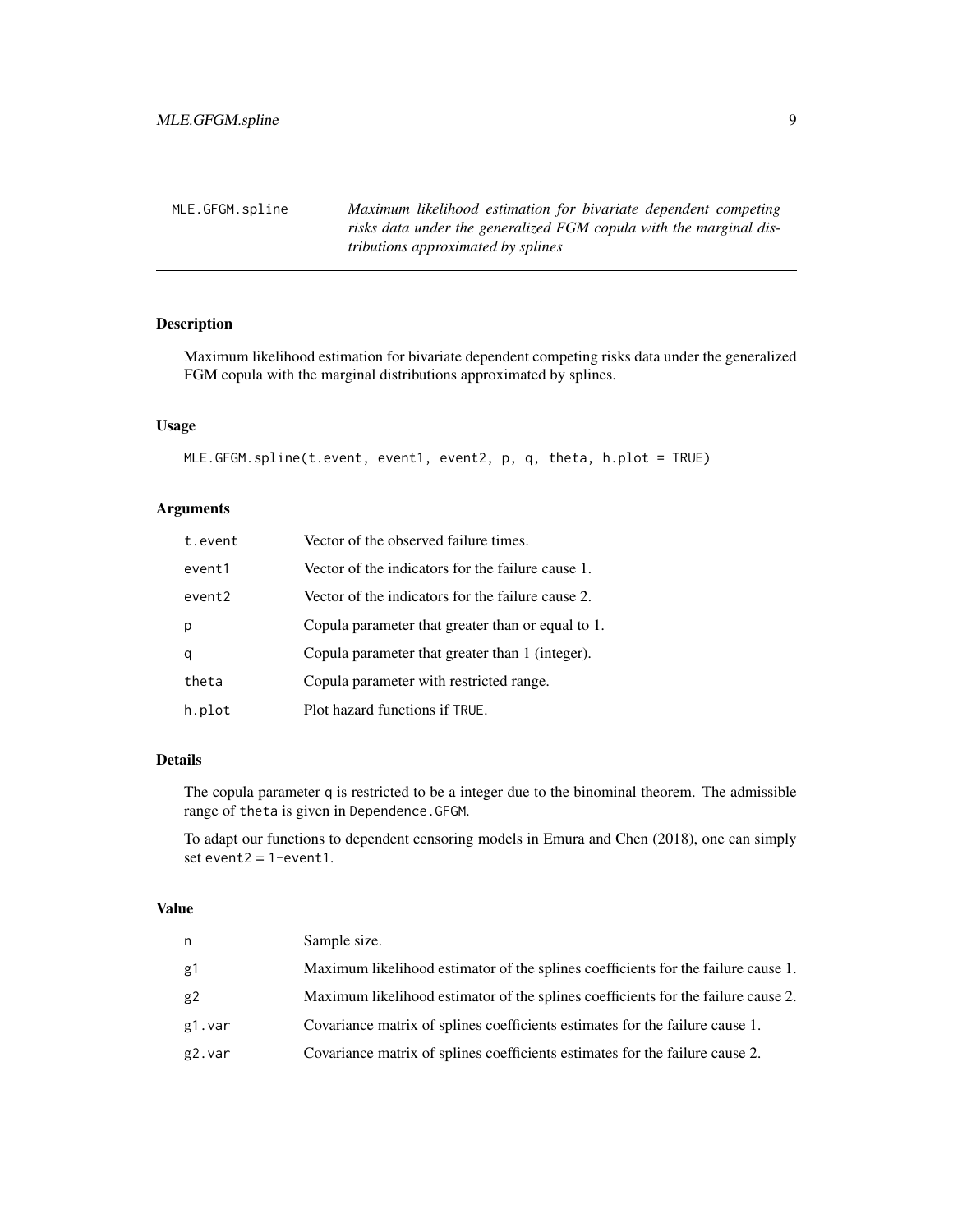#### <span id="page-9-0"></span>References

Emura T, Chen Y-H (2018) Analysis of Survival Data with Dependent Censoring, Copula-Based Approaches, JSS Research Series in Statistics, Springer, Singapore.

Shih J-H, Emura T (2018) Likelihood-based inference for bivariate latent failure time models with competing risks udner the generalized FGM copula, Computational Statistics, 33:1293-1323.

Shih J-H, Emura T (2019) Bivariate dependence measures and bivariate competing risks models under the generalized FGM copula, Statistical Papers, 60:1101-1118.

#### See Also

[Dependence.GFGM](#page-3-1)

#### Examples

| $=$ c(16,224,16,80,128,168,144,176,176,568,392,576,128,56,112,160,384,600,40,416,<br>con                   |
|------------------------------------------------------------------------------------------------------------|
| 408, 384, 256, 246, 184, 440, 64, 104, 168, 408, 304, 16, 72, 8, 88, 160, 48, 168, 80, 512,                |
| 208, 194, 136, 224, 32, 504, 40, 120, 320, 48, 256, 216, 168, 184, 144, 224, 488, 304, 40, 160,            |
| 488,120,208,32,112,288,336,256,40,296,60,208,440,104,528,384,264,360,80,96,                                |
| 360, 232, 40, 112, 120, 32, 56, 280, 104, 168, 56, 72, 64, 40, 480, 152, 48, 56, 328, 192,                 |
| 168, 168, 114, 280, 128, 416, 392, 160, 144, 208, 96, 536, 400, 80, 40, 112, 160, 104, 224, 336,           |
| 616, 224, 40, 32, 192, 126, 392, 288, 248, 120, 328, 464, 448, 616, 168, 112, 448, 296, 328, 56,           |
| 80, 72, 56, 608, 144, 408, 16, 560, 144, 612, 80, 16, 424, 264, 256, 528, 56, 256, 112, 544,               |
| 552, 72, 184, 240, 128, 40, 600, 96, 24, 184, 272, 152, 328, 480, 96, 296, 592, 400, 8, 280,               |
| 72, 168, 40, 152, 488, 480, 40, 576, 392, 552, 112, 288, 168, 352, 160, 272, 320, 80, 296, 248,            |
| 184, 264, 96, 224, 592, 176, 256, 344, 360, 184, 152, 208, 160, 176, 72, 584, 144, 176)                    |
| uncon = $c(368, 136, 512, 136, 472, 96, 144, 112, 104, 104, 344, 246, 72, 80, 312, 24, 128, 304, 16, 320,$ |
| 560, 168, 120, 616, 24, 176, 16, 24, 32, 232, 32, 112, 56, 184, 40, 256, 160, 456, 48, 24,                 |
| 200, 72, 168, 288, 112, 80, 584, 368, 272, 208, 144, 208, 114, 480, 114, 392, 120, 48, 104, 272,           |
| 64, 112, 96, 64, 360, 136, 168, 176, 256, 112, 104, 272, 320, 8, 440, 224, 280, 8, 56, 216,                |
| 120, 256, 104, 104, 8, 304, 240, 88, 248, 472, 304, 88, 200, 392, 168, 72, 40, 88, 176, 216,               |
| 152, 184, 400, 424, 88, 152, 184)                                                                          |
| $= rep(630, 44)$<br>cen                                                                                    |
|                                                                                                            |
| $t.event = c(con, uncon, cen)$                                                                             |
| $= c(rep(1, length(con)), rep(0, length(uncon)), rep(0, length(cen)))$<br>event1                           |
| $= c(rep(\theta, length(con)), rep(1, length(uncon)), rep(\theta, length(cen))))$<br>event2                |
|                                                                                                            |
| library(GFGM.copula)                                                                                       |
| MLE.GFGM.spline(t.event,event1,event2,3,2,0.75)                                                            |
|                                                                                                            |

Sdist.GFGM.BurrIII *Sub-distribution functions under the generalized FGM copula with the Burr III margins*

#### Description

Sub-distribution functions under the generalized FGM copula with the Burr III margins.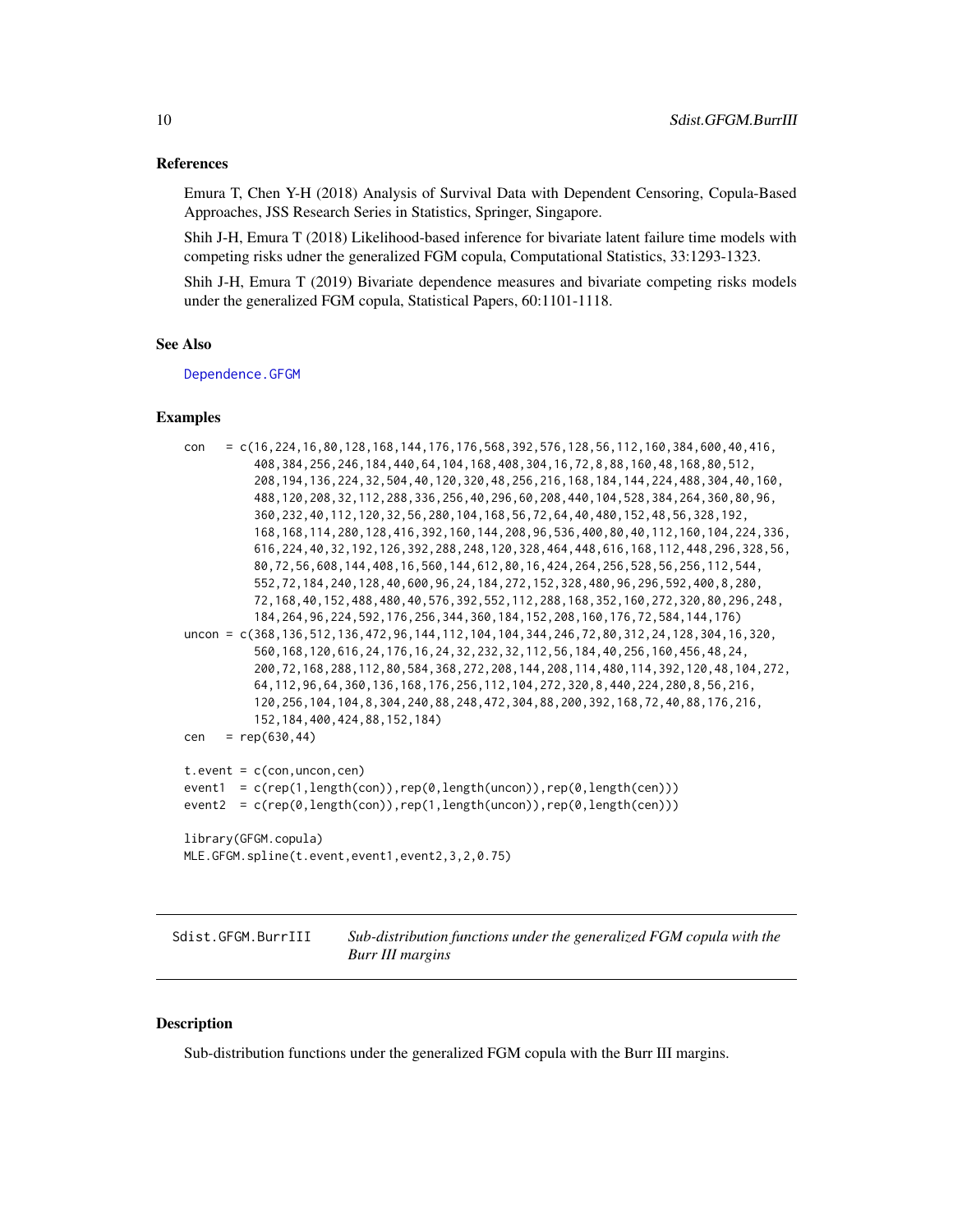#### <span id="page-10-0"></span>Sdist.GFGM.BurrIII 11

#### Usage

```
Sdist.GFGM.BurrIII(time, Alpha, Beta, Gamma, p, q, theta, eta = 0)
```
#### Arguments

| time  | Vector of times.                                                    |
|-------|---------------------------------------------------------------------|
| Alpha | Positive shape parameter for the Burr III margin (failure cause 1). |
| Beta  | Positive shape parameter for the Burr III margin (failure cause 2). |
| Gamma | Common positive shape parameter for the Burr III margins.           |
| p     | Copula parameter that greater than or equal to 1.                   |
| q     | Copula parameter that greater than 1 (integer).                     |
| theta | Copula parameter with restricted range.                             |
| eta   | Location parameter with default value 0.                            |

#### Details

The copula parameter q is restricted to be a integer due to the binominal theorem. The admissible range of theta is given in Dependence.GFGM.

#### Value

| time    | Failure times                                              |
|---------|------------------------------------------------------------|
| Sdist.1 | Probability of an object fails due to the failure cause 1. |
| Sdist.2 | Probability of an object fails due to the failure cause 2. |

#### References

Shih J-H, Emura T (2018) Likelihood-based inference for bivariate latent failure time models with competing risks udner the generalized FGM copula, Computational Statistics, 33:1293-1323.

Shih J-H, Emura T (2019) Bivariate dependence measures and bivariate competing risks models under the generalized FGM copula, Statistical Papers, 60:1101-1118.

#### See Also

[MLE.GFGM.BurrIII](#page-5-1), [Dependence.GFGM](#page-3-1)

#### Examples

```
library(GFGM.copula)
Sdist.GFGM.BurrIII(c(1:5),1,1,1,3,2,0.75,eta = 1)
```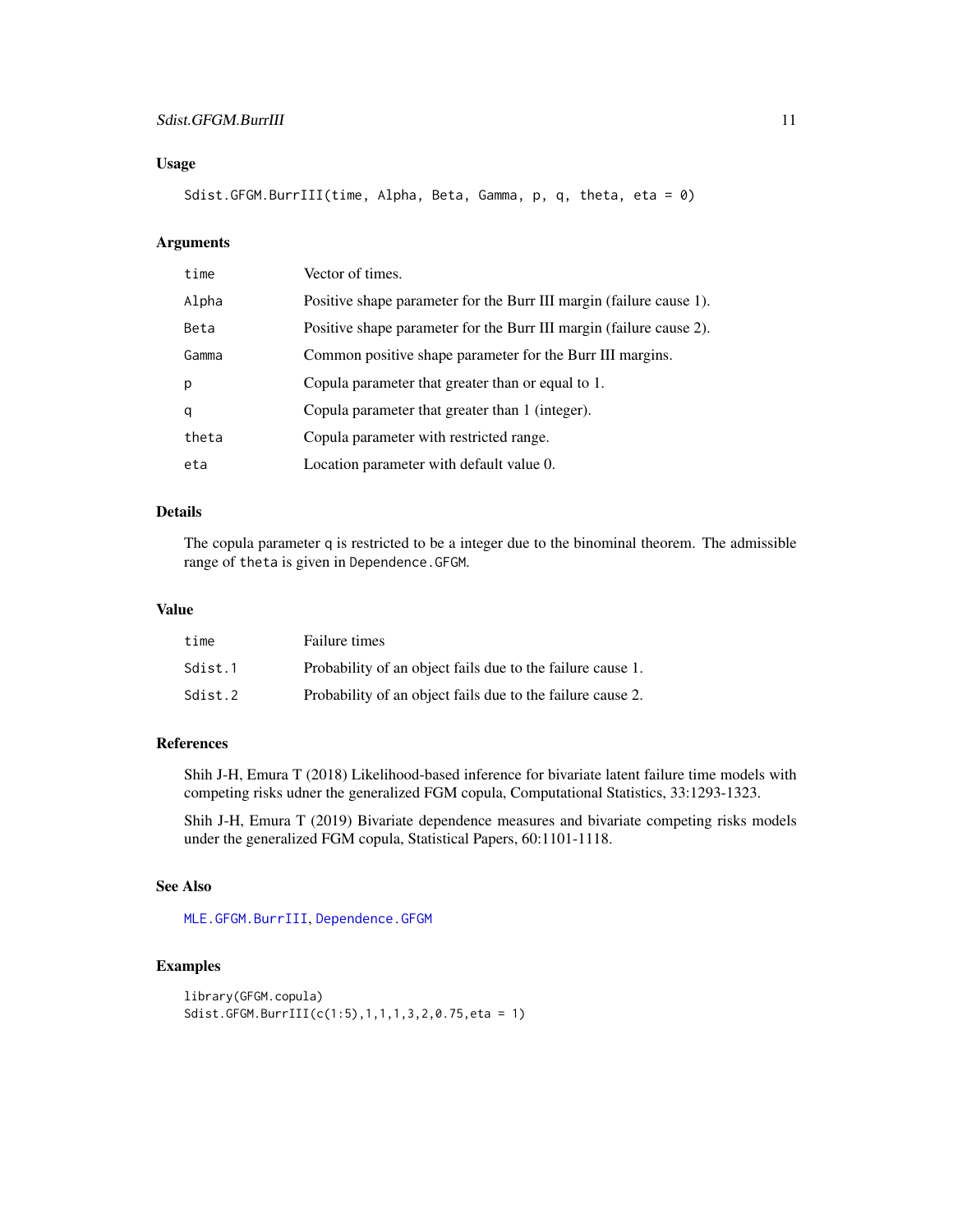<span id="page-11-0"></span>

#### Description

Sub-distribution functions under the generalized FGM copula with the marginal distributions approximated by splines.

#### Usage

```
Sdist.GFGM.spline(time, g1, g2, tmin, tmax, p, q, theta)
```
#### Arguments

| time  | Vector of times.                                  |
|-------|---------------------------------------------------|
| g1    | Splines coefficients for the failure cause 1.     |
| g2    | Splines coefficients for the failure cause 2.     |
| tmin  | Lower bound of times.                             |
| tmax  | upper bound of times.                             |
| р     | Copula parameter that greater than or equal to 1. |
| q     | Copula parameter that greater than 1 (integer).   |
| theta | Copula parameter with restricted range.           |

#### Details

The splines coefficients g1 and g2 are usually computed by MLE.GFGM.spline. The copula parameter q is restricted to be a integer due to the binominal theorem. The admissible range of theta is given in Dependence.GFGM.

#### Value

| time    | Failure times                                              |
|---------|------------------------------------------------------------|
| Sdist.1 | Probability of an object fails due to the failure cause 1. |
| Sdist.2 | Probability of an object fails due to the failure cause 2. |

#### References

Shih J-H, Emura T (2018) Likelihood-based inference for bivariate latent failure time models with competing risks udner the generalized FGM copula, Computational Statistics, 33:1293-1323.

Shih J-H, Emura T (2019) Bivariate dependence measures and bivariate competing risks models under the generalized FGM copula, Statistical Papers, 60:1101-1118.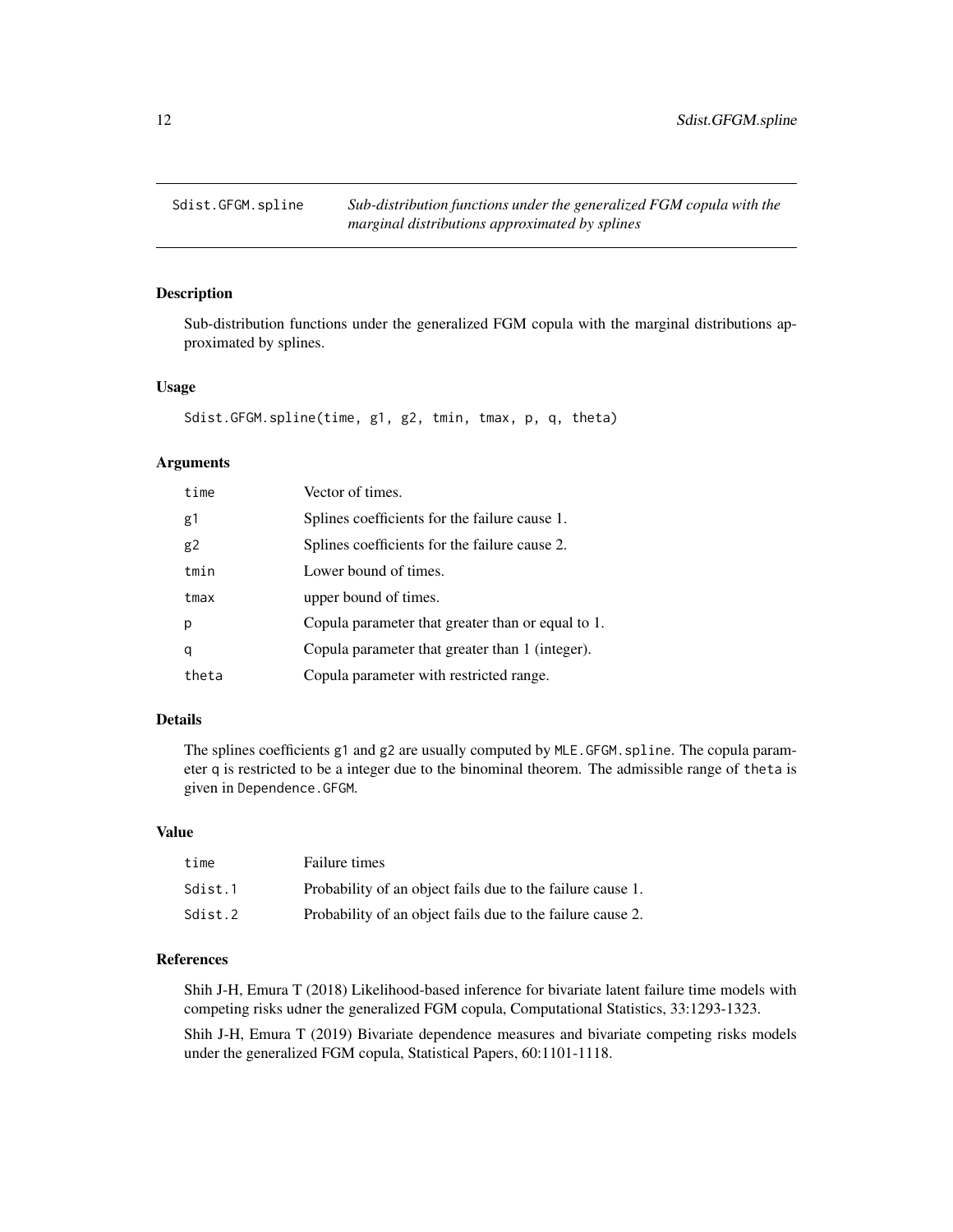#### <span id="page-12-0"></span>Sdist.GFGM.spline 13

#### See Also

[MLE.GFGM.spline](#page-8-1), [Dependence.GFGM](#page-3-1)

### Examples

library(GFGM.copula) Sdist.GFGM.spline(seq(1,5,1),rep(0.1,5),rep(0.1,5),1,5,3,2,0.75)